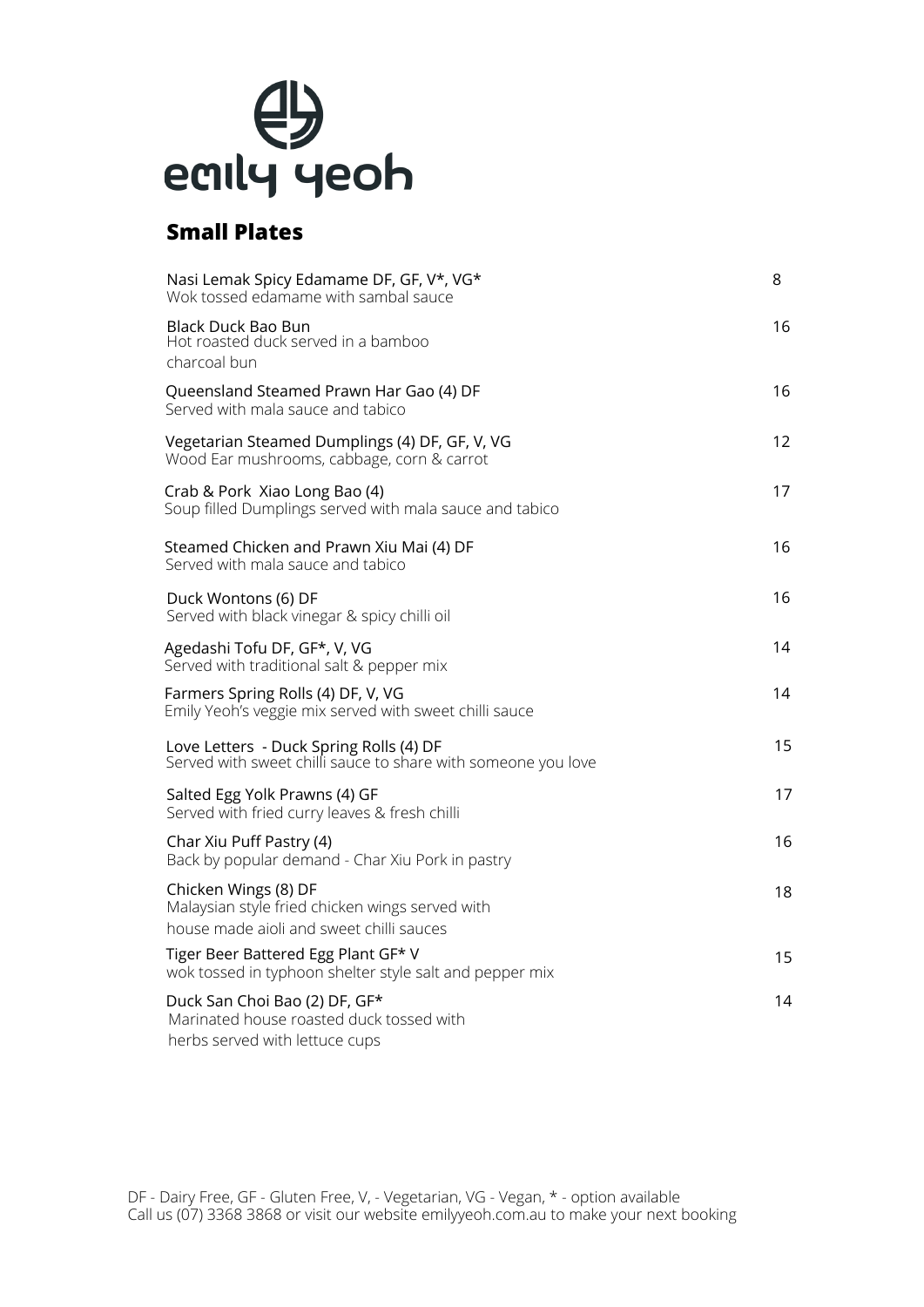

## **Large Plates**

| Seasonal Vegetable and Massaman Curry DF, GF, V, VG<br>Seasonal vegetables tossed through fragrant curry sauce with tofu                                                                                               | 25    |
|------------------------------------------------------------------------------------------------------------------------------------------------------------------------------------------------------------------------|-------|
| Grilled Coconut Chicken DF, GF<br>Charcoal smoked Maryland chicken serverd with Satay Sauce                                                                                                                            | 28    |
| EY Mum's Secret Recipe Hainan Chicken DF, GF*<br>recommend served cool, See staff to serve warm<br>Gently poached boneless chicken from Elgin Valley<br>served with soy, ginger shallot, chilli paste & fresh cucumber | 27    |
| Massaman Duck Curry DF, GF*<br>Emily's signature hot roasted duck<br>served on fragrant curry sauce - Recomended dish                                                                                                  | 39    |
| Hot Smoked Roast Duck DF, GF<br>Served with mango chilli jam                                                                                                                                                           | 38    |
| Smoked Black Char Xiu Pork DF<br>Malaysian style glazed pork neck                                                                                                                                                      | 28    |
| 24hr Braised Beef Short Rib DF (300g/500g)<br>Served off bone with saltbush, macadamia nut & laksa paste                                                                                                               | 38/55 |
| Tiger Prawns (3)<br>Steamed mortan bay tiger prawns served with XO sauce                                                                                                                                               | 39    |
| <b>Wok Fried Beef Cubes</b><br>classic catonese style black bean sauce, garlic shoots<br>and macadamia nuts (can remove nuts)                                                                                          | 29    |
| Not Spicy Kong Po Chicken<br>Szechuan style mala sauce, macadamia nuts and seasonal veg                                                                                                                                | 28    |



DF - Dairy Free, GF - Gluten Free, V, - Vegetarian, VG - Vegan, \* - option available Call us (07) 3368 3868 or visit our website emilyyeoh.com.au to make your next booking